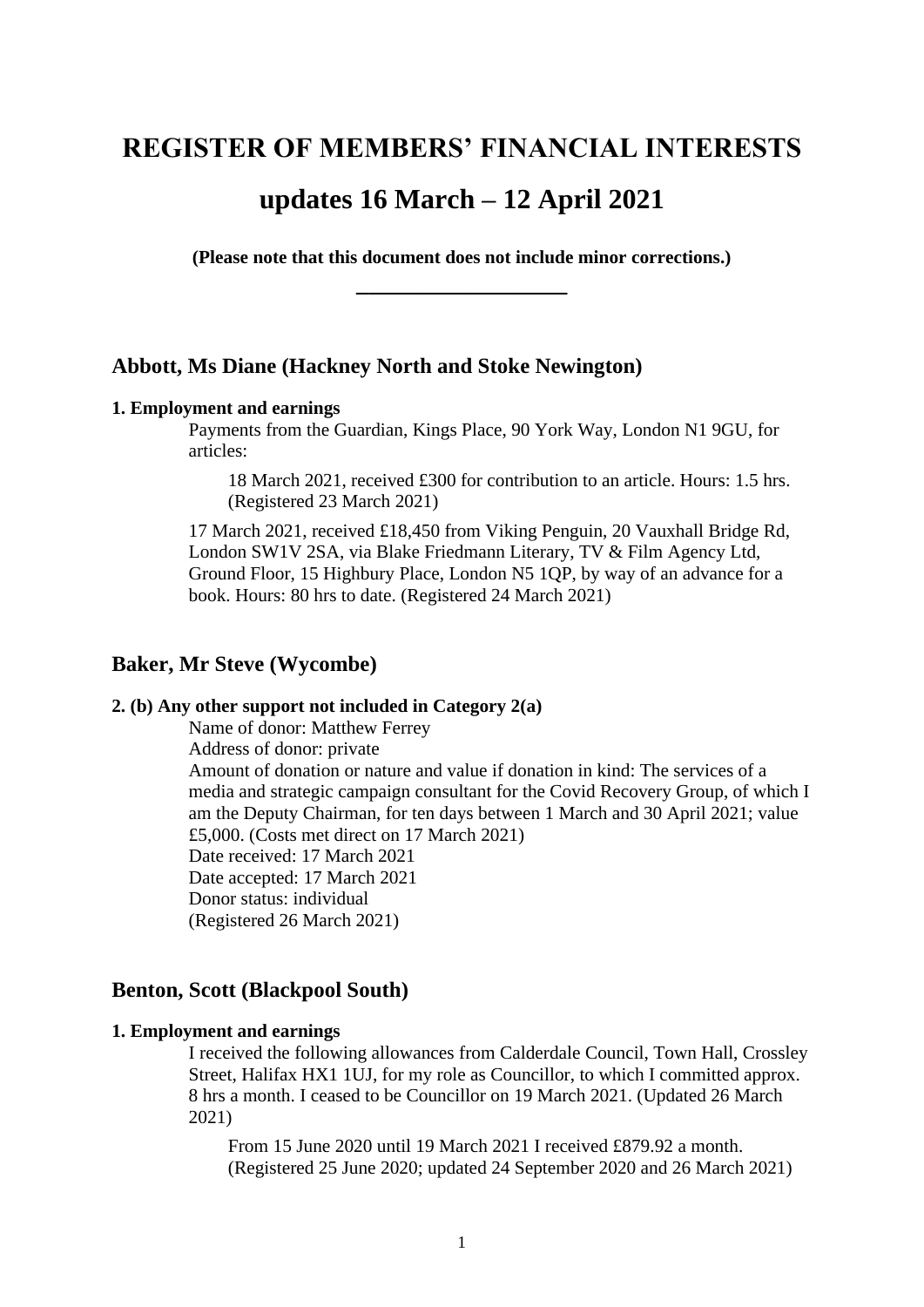## **Blunt, Crispin (Reigate)**

#### **1. Employment and earnings**

Payments from YouGov, 50 Featherstone Street, London EC1Y 8RT:

Payment of £120 expected for a survey completed on 29 March 2021. Hours: 15 mins. (Registered 30 March 2021)

## **Brabin, Tracy (Batley and Spen)**

#### **1. Employment and earnings**

Payments from the Authors' Licensing and Collecting Society, Barnard's Inn, 86 Fetter Lane, London EC4A 1EN, via The Agency, 24 Pottery Lane, Holland Park, London W11 4LZ, as residuals for work before I was elected to Parliament:

31 March 2021, received £103.09 for writing work completed before I was elected to Parliament. Hours: no additional hours. (Registered 31 March 2021)

Payments from YouGov, 50 Featherstone St, London EC1Y 8RT, for opinion surveys. All fees paid direct to charity:

8 January 2021, payment of £100. Hours: 30 mins. (Registered 23 March 2021)

20 January 2021, payment of £60. Hours: 30 mins. (Registered 23 March 2021)

8 February 2021, payment of £100. Hours: 30 mins. (Registered 23 March 2021)

10 March 2021, payment of £140. Hours: 30 mins. (Registered 23 March 2021)

24 March 2021, payment of £120. Hours: 30 mins. (Registered 24 March 2021)

## **Brady, Sir Graham (Altrincham and Sale West)**

#### **1. Employment and earnings**

Payments from Telegraph Media, 111 Buckingham Palace Road, London SW1W 0DT:

22 February 2021, received £200 for an article. Hours: 2 hrs. (Registered 17 March 2021)

## **2. (a) Support linked to an MP but received by a local party organisation or indirectly via a central party organisation**

Name of donor: Benjamin Rose Address of donor: private Amount of donation or nature and value if donation in kind: £2,000 Donor status: individual (Registered 06 April 2021)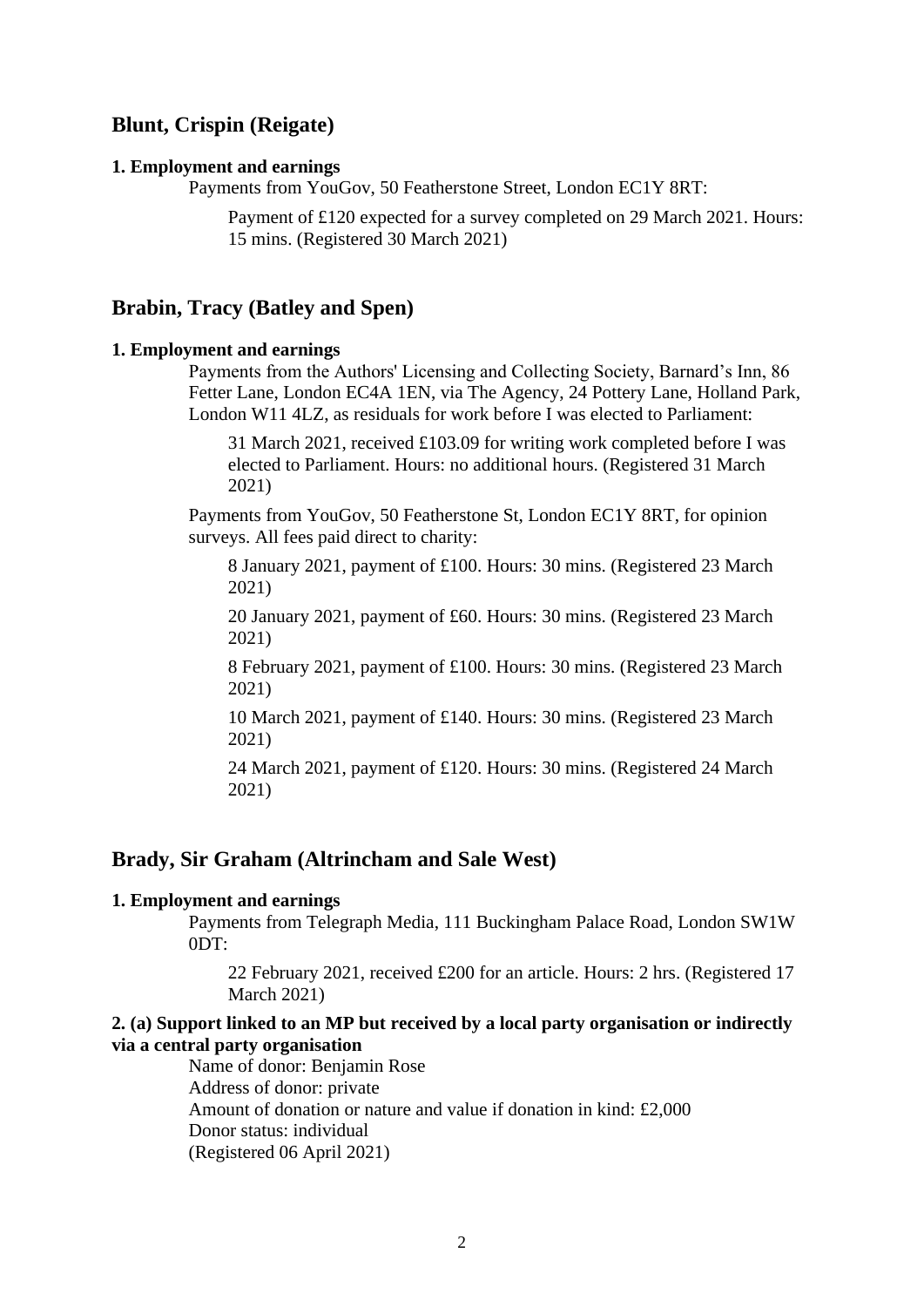## **Bruce, Fiona (Congleton)**

#### **1. Employment and earnings**

Fiona Bruce and Co LLP; solicitors practice. Address: Justice House, 3 Grappenhall Rd, Stockton Heath, Warrington WA4 2AH. Consultancy fees received:

28 February 2021, received £5,000. Hours: 8 hrs. (Registered 18 March 2021)

#### **6. Land and property portfolio: (i) value over £100,000 and/or (ii) giving rental income of over £10,000 a year**

From 26 February 2021, part interest in a residential property in Warrington: (i) and (ii). (Registered 15 March 2021; updated 16 March 2021)

## **Bryant, Chris (Rhondda)**

#### **1. Employment and earnings**

Payments for articles from the Telegraph Media Group, 111 Buckingham Palace Road, London SW1W 0DT:

9 March 2021, received £250. Hours: 1 hr. (Registered 30 March 2021)

2 March 2021, received £250 from Reach Shared Services Limited, 3rd Floor, 5 St Paul's Square, Liverpool, for article in Daily Express. Hours: 1 hr. (Registered 30 March 2021)

26 February 2021, received £275 from Stream Publishing Limited, The Cowshed, Ladycross Farm, Hollow Lane, Surrey RH7 6PB, for article for Attitude. Hours: 1.5 hrs. (Registered 30 March 2021)

## **Caulfield, Maria (Lewes)**

#### **1. Employment and earnings**

Registered nurse at Royal Marsden Hospital, Fulham Road, London SW1 6JJ:

10 March 2021, received £260.87. Hours: 12 hrs. (Registered 06 April 2021)

26 March 2021, received £287.62. Hours: 12 hrs. (Registered 06 April 2021)

## **Chishti, Rehman (Gillingham and Rainham)**

#### **1. Employment and earnings**

On 11 September 2020, commissioned into the British Army as a Reservist. Payments will be received from the Army Pay Office, 65 Brown St, Glasgow G2 8EX. (Registered 09 December 2020)

1 March 2021, received £380.34 for attending Army training courses. Hours: approx. 42 hrs. (Registered 30 March 2021)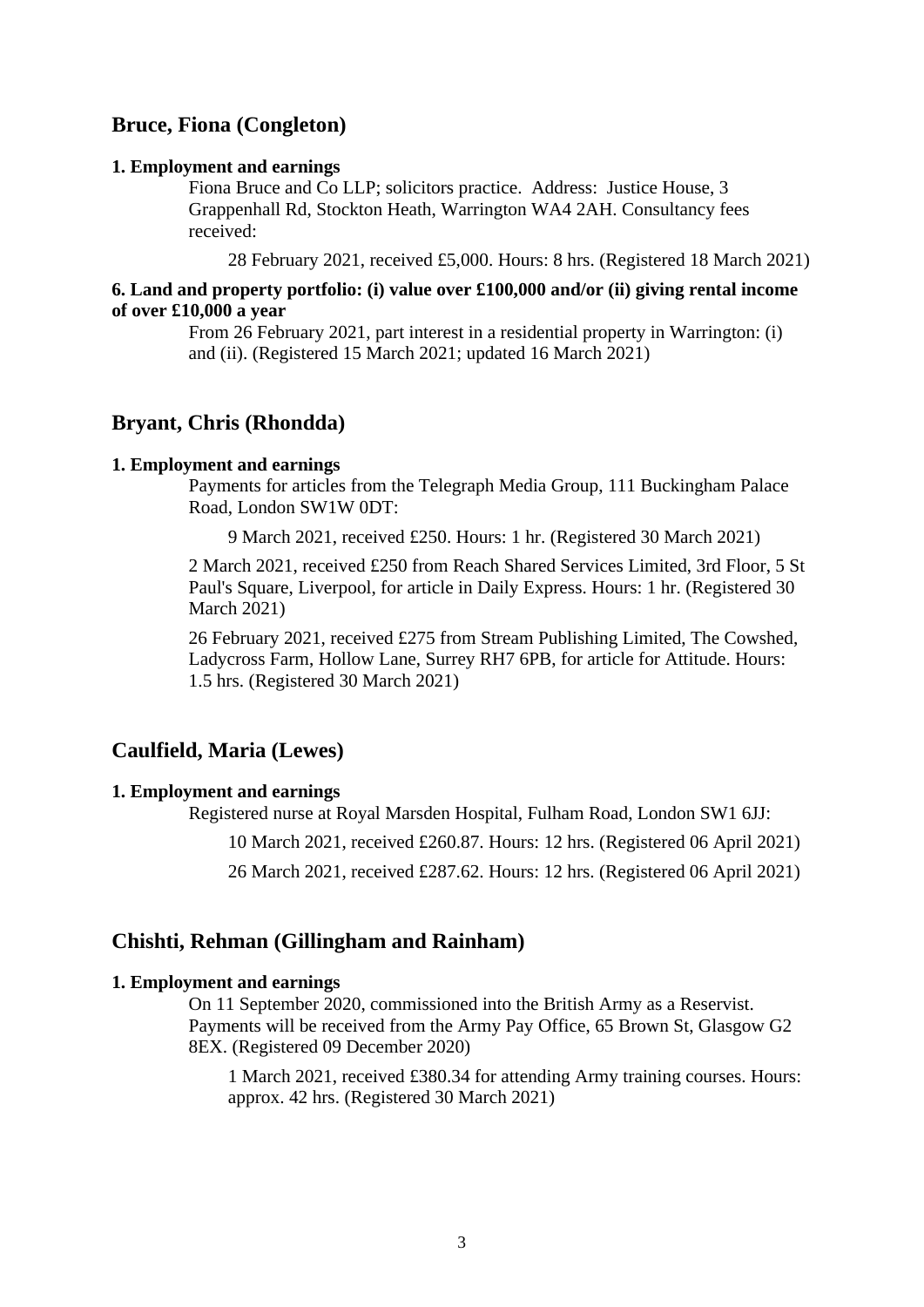## **Cooper, Yvette (Normanton, Pontefract and Castleford)**

#### **2. (b) Any other support not included in Category 2(a)**

Name of donor: MPM Connect Ltd Address of donor: Grenville House, 4 Grenville Avenue, Broxbourne EN10 7DH Amount of donation or nature and value if donation in kind: £15,847 to support my offices and campaigning work Date received: 23 March 2021 Date accepted: 23 March 2021 Donor status: company, registration 7213374 (Registered 31 March 2021)

## **Cox, Sir Geoffrey (Torridge and West Devon)**

#### **1. Employment and earnings**

Payments from the Khan Partnership Solicitors, 48-49 Russell Square, London WC1B 4JP:

26 February 2021, received £8,875 (no VAT) for work undertaken in November 2020. Hours: 10 hrs approx. (Registered 18 March 2021)

## **Davies, Dr James (Vale of Clwyd)**

#### **1. Employment and earnings**

Payments from Cheshire and Wirral Partnership NHS Foundation Trust, Liverpool Road, Chester CH2 1BQ, for out of hours NHS GP work at Ellesmere Port Hospital, 114 Chester Road, Ellesmere Port CH65 6SG:

26 February 2021, received £1,079.25. Hours: 11.5 hrs. (Registered 31 March 2021)

## **Dodds, Anneliese (Oxford East)**

#### **1. Employment and earnings**

Payments from the Authors' Licensing and Collecting Society (ALCS), Fifth Floor, Shackleton House, 4 Battle Bridge Lane, London SE1 2HX, for use of previously published articles and works:

24 March 2021, received £181.74. Hours: none since my election to Parliament. (Registered 24 March 2021)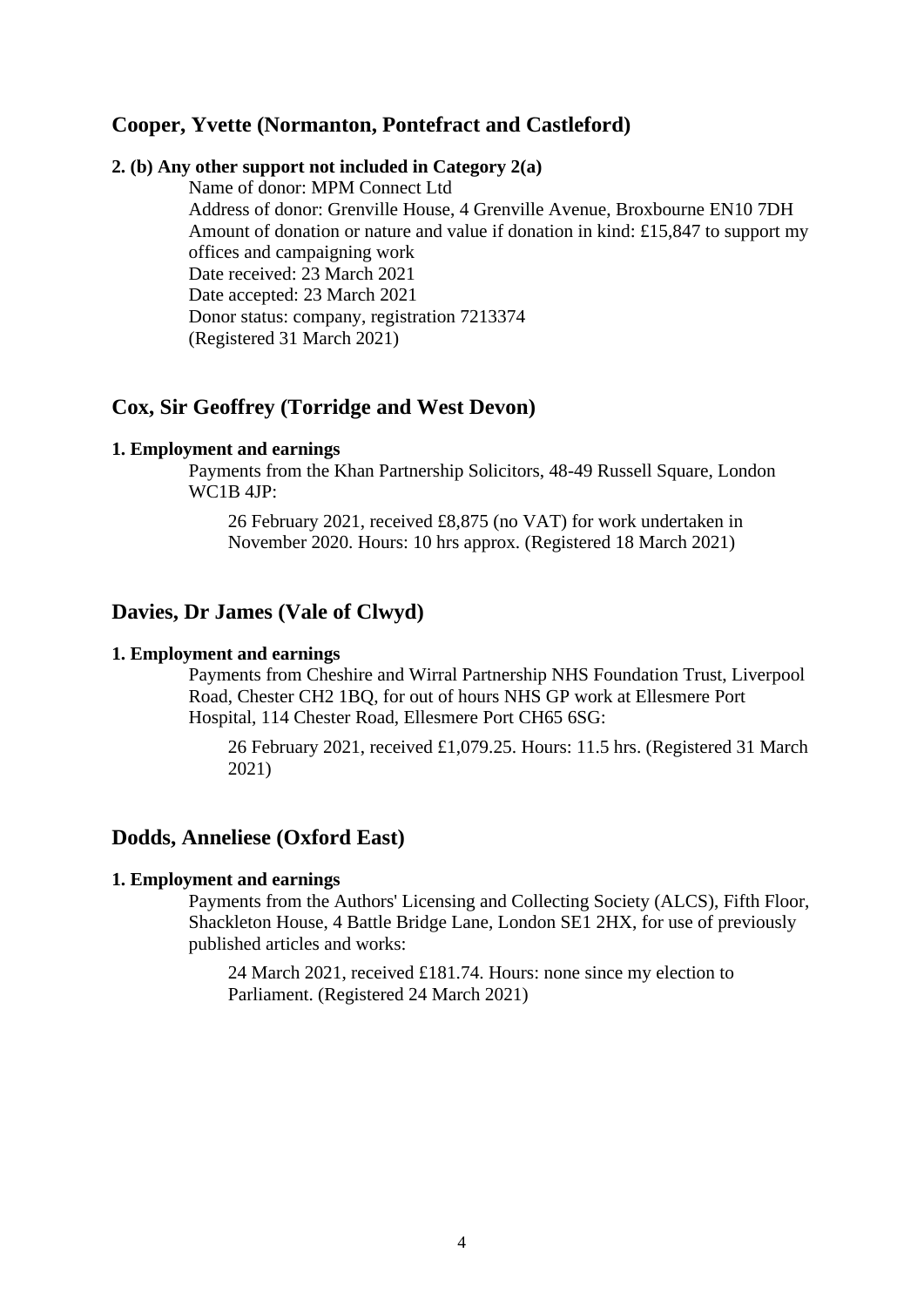## **Duncan Smith, Sir Iain (Chingford and Woodford Green)**

#### **1. Employment and earnings**

Payments for articles in the Daily Telegraph and Sunday Telegraph, 111 Buckingham Palace Rd, London SW1W 0DT:

9 March 2021, received £250 for an article published on 21 February 2021. Hours: 4 hrs. (Registered 16 March 2021)

9 March 2021, received £250 for an article published on 26 February 2021. Hours: 4 hrs. (Registered 16 March 2021)

Payments for articles in the Sunday Express, Northern & Shell Building, 10 Lower Thames Street, London EC3R 6EN:

2 March 2021, received £400 for an article published on 3 January 2021. Hours: 4 hrs. (Registered 16 March 2021)

## **Fox, Dr Liam (North Somerset)**

## **1. Employment and earnings**

Payments for articles from Telegraph Media Group Limited, 111 Buckingham Palace Road, London SW1W 0DT:

12 January 2021, received unexpected payment of £230 for article published on 26 December 2020. Hours: 1 hr. (Registered 31 March 2021)

26 January 2021, received unexpected payment of £150 for article published on 11 January 2021. Hours: 1 hr. (Registered 31 March 2021)

## **2. (b) Any other support not included in Category 2(a)**

Name of donor: Dukehill Services Ltd Address of donor: 4 Birchley Estate, Birchfield Lane, Oldbury, B69 1DT Amount of donation or nature and value if donation in kind: £5,000 Date received: 25 March 2021 Date accepted: 31 March 2021 Donor status: company, registration 06317947 (Registered 31 March 2021)

Name of donor: Mr Alexander Temerko Address of donor: private Amount of donation or nature and value if donation in kind: £10,000 Date received: 24 March 2021 Date accepted: 31 March 2021 Donor status: individual (Registered 31 March 2021)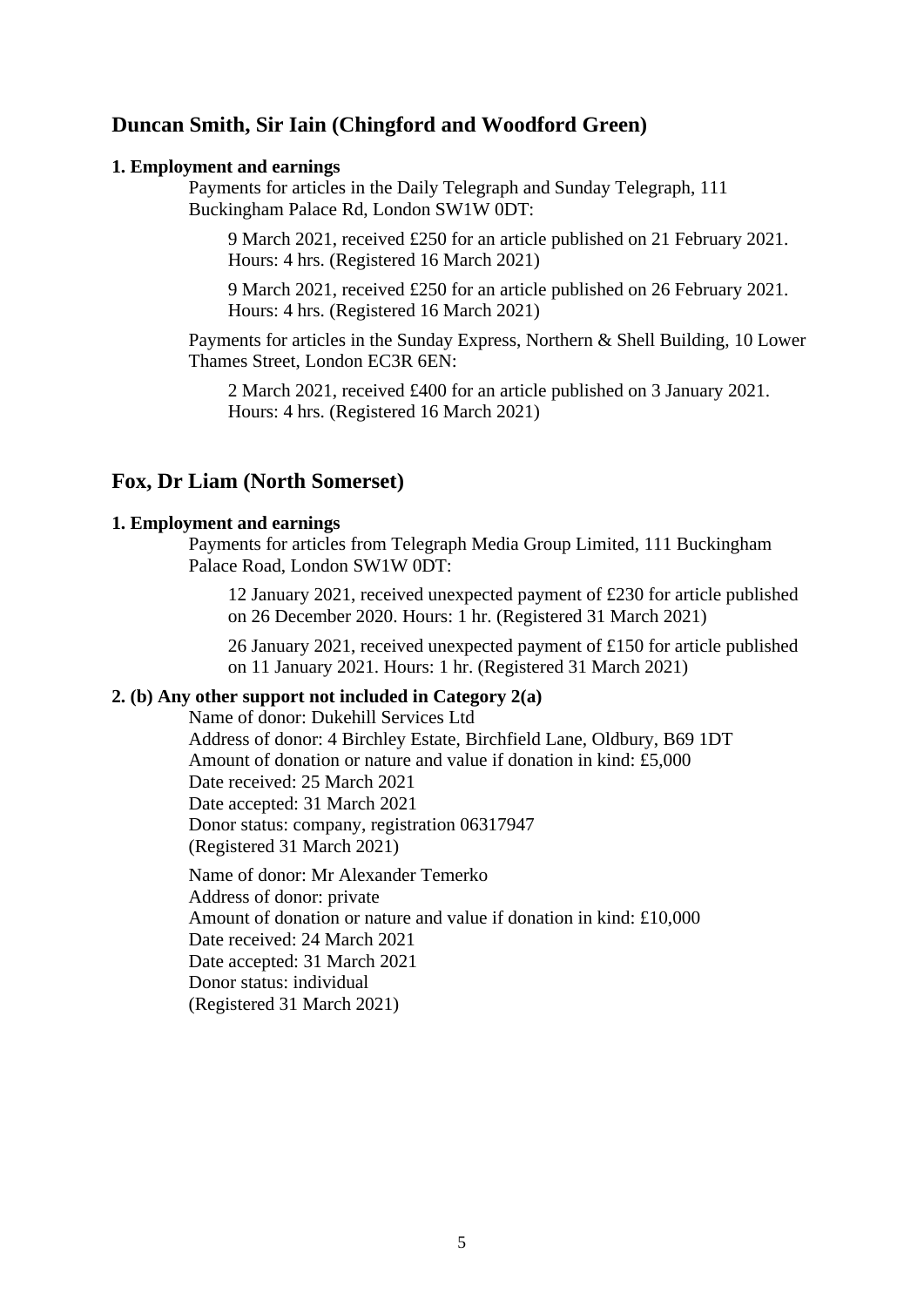## **Gardiner, Barry (Brent North)**

#### **2. (b) Any other support not included in Category 2(a)**

Name of donor: Democracy Forum Address of donor: 34 South Molton Street, London W1K 5RG Amount of donation, or nature and value if donation in kind: printing of constituency literature (newsletter calendars); estimated cost £3,000 Date received: 20 March 2021 Date accepted: 20 March 2021 Donor status: company, registration 07046518 (Registered 12 April 2021)

## **Ghani, Ms Nusrat (Wealden)**

#### **1. Employment and earnings**

From 9 March 2020 until further notice, a Senior Fellow at Policy Exchange (think tank), 8-10 Great George Street, Westminster, London SW1P 3AE. From 9 March 2021, I receive £12,000 a year for providing advice on trade, maritime, security and terrorism. Hours: expected to be 6 hrs a month. I consulted ACoBA about this role. (Registered 01 May 2020; updated 12 April 2021)

## **Gibson, Peter (Darlington)**

#### **1. Employment and earnings**

Contracted to Clark Willis LLP Law Firm, 105 Bondgate, Darlington DL3 7LB, to provide advice and consultancy services. Services will be provided and payments received on an ad hoc basis. (Registered 09 July 2020)

Payment of £175 for services provided between 26 and 30 March 2021. Hours: 1 hr 25 mins. (Registered 12 April 2021)

## **Glen, John (Salisbury)**

## **7. (ii) Other shareholdings, valued at more than £70,000**

Blue International Group; natural resources business operating in Sub Saharan Africa. Achieved registrable value on 5 April 2021. (Registered 12 April 2021)

## **Grant, Peter (Glenrothes)**

## **1. Employment and earnings**

Payments from YouGov plc, 50 Featherstone St, London EC1Y 8RT, for completing surveys. All fees donated to charities in my constituency:

Payment of £60 expected for survey completed on 27 January 2021. Hours: 30 mins. (Registered 30 March 2021)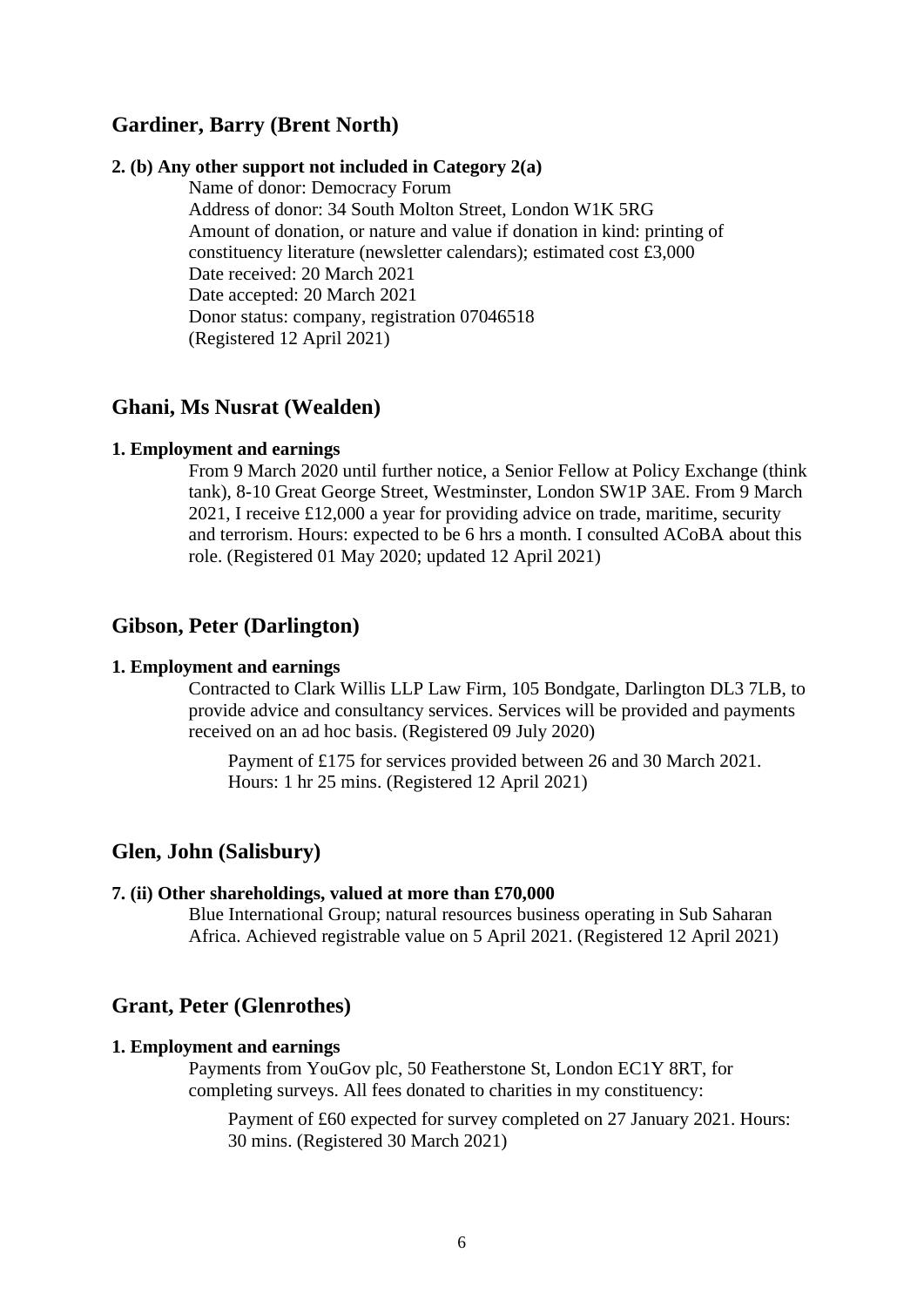Payment of £100 expected for survey completed on 3 March 2021. Hours: 30 mins. (Registered 30 March 2021)

Payment of £140 expected for survey completed on 10 March 2021. Hours: 30 mins. (Registered 30 March 2021)

Payment of £120 expected for survey completed on 24 March 2021. Hours: 30 mins. (Registered 30 March 2021)

## **Hancock, Matt (West Suffolk)**

## **7. (i) Shareholdings: over 15% of issued share capital**

From 2 March 2021, Topwood Limited, shredding, storage and security systems. (Shares under a delegated management arrangement.) (Registered 16 March 2021)

## **Hayes, Sir John (South Holland and The Deepings)**

## **1. Employment and earnings**

Payments from Reach Plc (Reach Shared Services Ltd, 5 St Pauls Sq., Liverpool L3 9SJ) for articles written for the Sunday Express. All payments donated to charity:

9 March 2021, received two payments of £250 for two articles. Hours: 2 hrs each (4 hrs in total). (Registered 06 April 2021)

1 April 2021, received payment of £250. Hours: 2 hrs. (Registered 06 April 2021)

## **Holloway, Adam (Gravesham)**

#### **1. Employment and earnings**

Payments for surveys from Ipsos MORI, 3 Thomas More St, London E1W 1YW:

*15 December 2020, received £200. Hours: 1 hr. This is a late register entry to which the rectification procedure was applied on 12 April 2021. Paragraph 15 of chapter 4 of the Guide to the Rules refers. (Registered 19 January 2021; updated 12 April 2021)*

**6. Land and property portfolio: (i) value over £100,000 and/or (ii) giving rental income of over £10,000 a year**

> *From May 2017, residential property in Kent: (i) and (ii). This is a late register entry to which the rectification procedure was applied on 12 April 2021. Paragraph 15 of chapter 4 of the Guide to the Rules refers. (Registered 25 January 2021; updated 12 April 2021)*

*From 2010, share in agricultural land in Devon: (i). This is a late register entry to which the rectification procedure was applied on 12 April 2021. Paragraph 15 of chapter 4 of the Guide to the Rules refers. (Registered 25 January 2021; updated 12 April 2021)*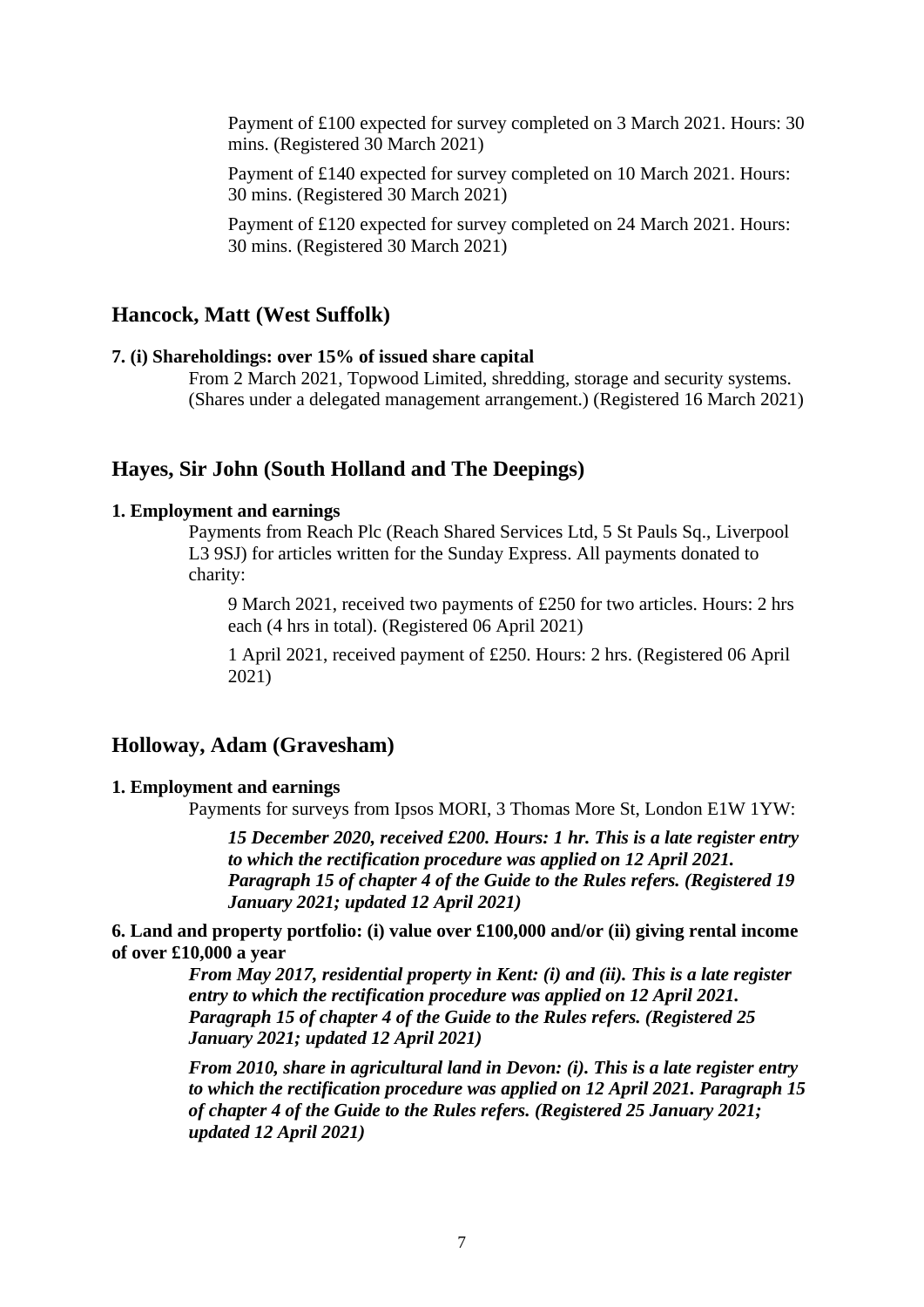## **Hughes, Eddie (Walsall North)**

#### **1. Employment and earnings**

23 February 2021, £200 paid direct to charity by Ipsos MORI, 3 Thomas Square, London E1W 1YW, for completing an opinion survey. Hours: 1 hr. (Registered 23 March 2021)

## **Hunt, Jeremy (South West Surrey)**

## **1. Employment and earnings**

Payments received via Chartwell Partners Ltd, 26 High Street, Marlborough SN8  $1LZ$ :

26 March 2021, payment of £10,000 from Citigroup Centre, 33 Canada Square, Canary Wharf, London E14 5LB, for speaking at an event on 9 March 2021. Hours: 4 hrs. Fee paid direct to charity. (Registered 29 March 2021)

25 March 2021, payment of £8,800 from JP Morgan Securities Division, 5 Bank Street, London E14 5JP, for speaking at an event on 24 February 2021. Hours: 3 hrs. Fee paid direct to charity. (Registered 29 March 2021)

26 March 2021, payment of £6,400 from Caremark Limited, C1 Yeoman Gate, Yeoman Way, Worthing BN13 3QZ, for speaking at an event on 26 February 2021. Hours: 3 hrs. Fee paid direct to charity. (Registered 29 March 2021)

## **Huq, Dr Rupa (Ealing Central and Acton)**

## **1. Employment and earnings**

8 March 2021, £200 was paid direct to a relative for an article (written in October 2020) by The Telegraph, 111 Buckingham Palace Road, London SW1W 0DT. Hours: 3 hrs approx. (Registered 29 March 2021)

## **Jack, Mr Alister (Dumfries and Galloway)**

## **2. (a) Support linked to an MP but received by a local party organisation or indirectly via a central party organisation**

Name of donor: John Cooper Address of donor: private Amount of donation, or nature and value if donation in kind: £6,000 paid to my campaign fund in monthly instalments between April 2021 and March 2022 Donor status: individual (Registered 06 April 2021)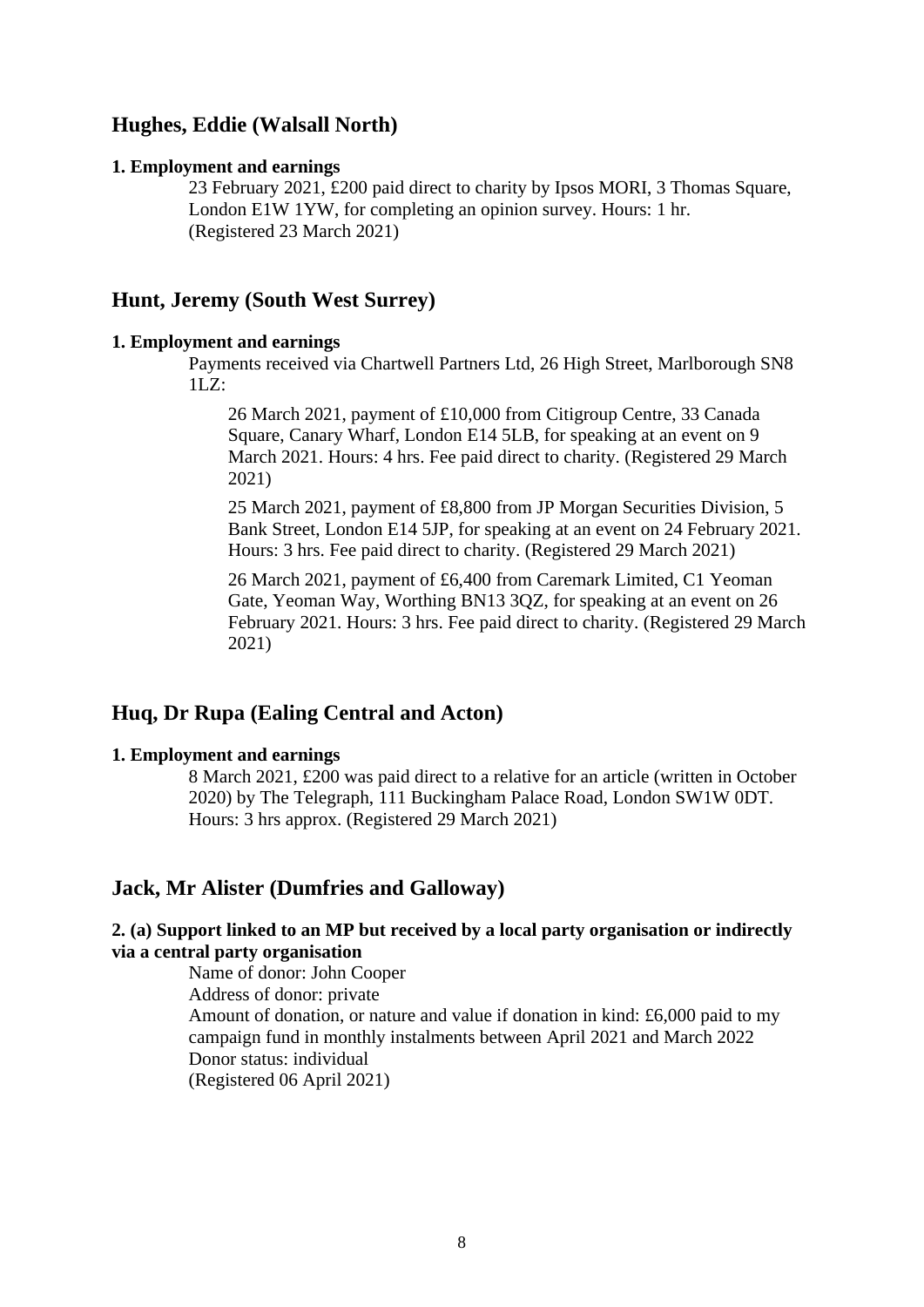## **Jarvis, Dan (Barnsley Central)**

#### **1. Employment and earnings**

Payments from YouGov, 50 Featherstone Street, London EC1Y 8RT. These payments help meet the costs of my office and support my work as a Member of Parliament.

£100 received on 8 January 2021 for completion of a survey on 4 January 2021. Hours: 30 mins. (Registered 19 March 2021)

£40 received on 20 January 2021 for completion of a survey on 8 January 2021. Hours: 20 mins. (Registered 19 March 2021)

£100 received on 9 February 2021 for completion of a survey on 5 February 2021. Hours: 30 mins. (Registered 19 March 2021)

£140 received on 10 March 2021 for completion of a survey on 25 February 2021. Hours: 40 mins. (Registered 19 March 2021)

## **Jenkin, Sir Bernard (Harwich and North Essex)**

#### **1. Employment and earnings**

Payments from Aros Corporation Limited, 112 Eversleigh Road, London SW11 5XB, (formerly Envoy Media, 11 Grosvenor Crescent, London SW1X 7EE), for regular column in Diplomat Magazine. Two hours work per month:

Payment of £325 expected for an article written on 19 March 2021. Hours: 2 hrs. (Registered 19 March 2021)

Payments from MACE Media Ltd, 8A Lower Grosvenor Place, London SW1W 0EN, for articles written for MACE magazine:

Payment of £250 expected for an article written on 8 March 2021. Hours: 2 hrs. (Registered 19 March 2021)

## **Jenkinson, Mark (Workington)**

#### **2. (b) Any other support not included in Category 2(a)**

Name of donor: Mr Michael Wombwell Address of donor: private Amount of donation or nature and value if donation in kind: £67,000 Date received: 30 March 2021 Date accepted: 30 March 2021 Donor status: individual (Registered 30 March 2021)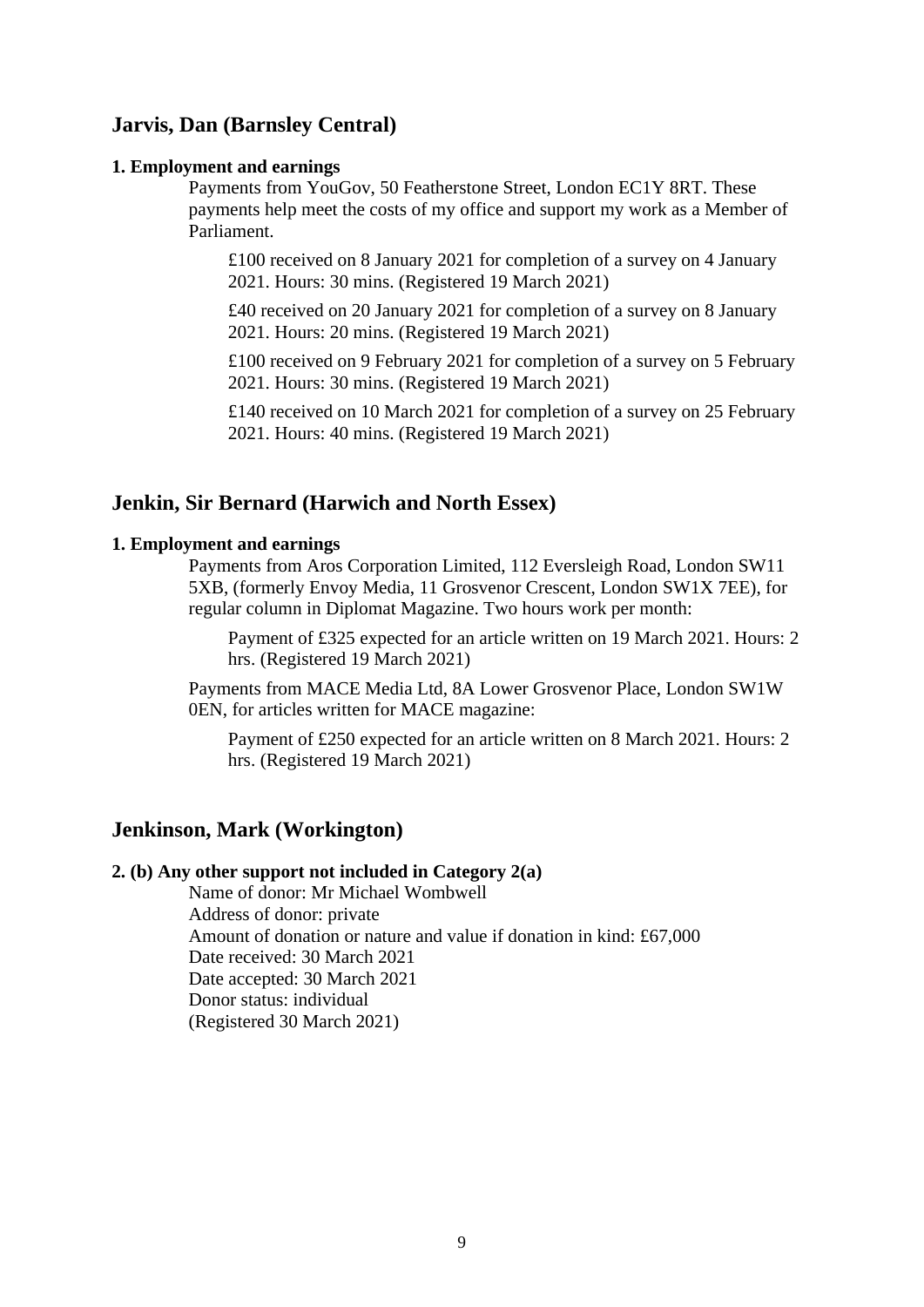## **Johnson, Boris (Uxbridge and South Ruislip)**

#### **1. Employment and earnings**

Payments from Hodder and Stoughton UK, Carmelite House, 50 Victoria Embankment, London EC4Y 0DZ, via United Agents, 12-26 Lexington St, London W1F 0LE:

10 March 2021, received £742.60 for royalties on book already written. Hours: no additional hours. (Registered 25 March 2021)

## **Jones, Mr Kevan (North Durham)**

## **6. Land and property portfolio: (i) value over £100,000 and/or (ii) giving rental income of over £10,000 a year**

From March 2019, a share in a residential property in Nottinghamshire: (i). (Registered 09 April 2021)

## **Knight, Julian (Solihull)**

## **1. Employment and earnings**

Payments from John Wiley & Sons Ltd, The Atrium, Southern Gate, Chichester PO19 8SQ, as royalties for books published before I was elected:

25 March 2021, received £1,025.97. Hours: no additional hours. (Registered 25 March 2021)

## **Lammy, Mr David (Tottenham)**

#### **1. Employment and earnings**

Payments from Global Radio, 30 Leicester Square, London WC2H 7LA:

26 March 2021, received £2,380 via Independent Talent Group, 40 Whitfield Street, Bloomsbury, London W1T 2RH, for guest presenting four shows on LBC on 6, 13, 20 and 27 February 2021. Hours: 18 hrs in total including preparation (4.5 hrs per show). (Registered 30 March 2021)

Payments received via Speakers Corner, Unit 31 Highbury Studios, 10 Hornsey Street, London N7 8EL:

5 March 2021, received £1,025 from the International Schools' Bursars Association by way of an advance for speaking at their conference, due to take place on 26 May 2021 but now postponed until 24 November 2021. Hours: none to date. (Registered 29 March 2021)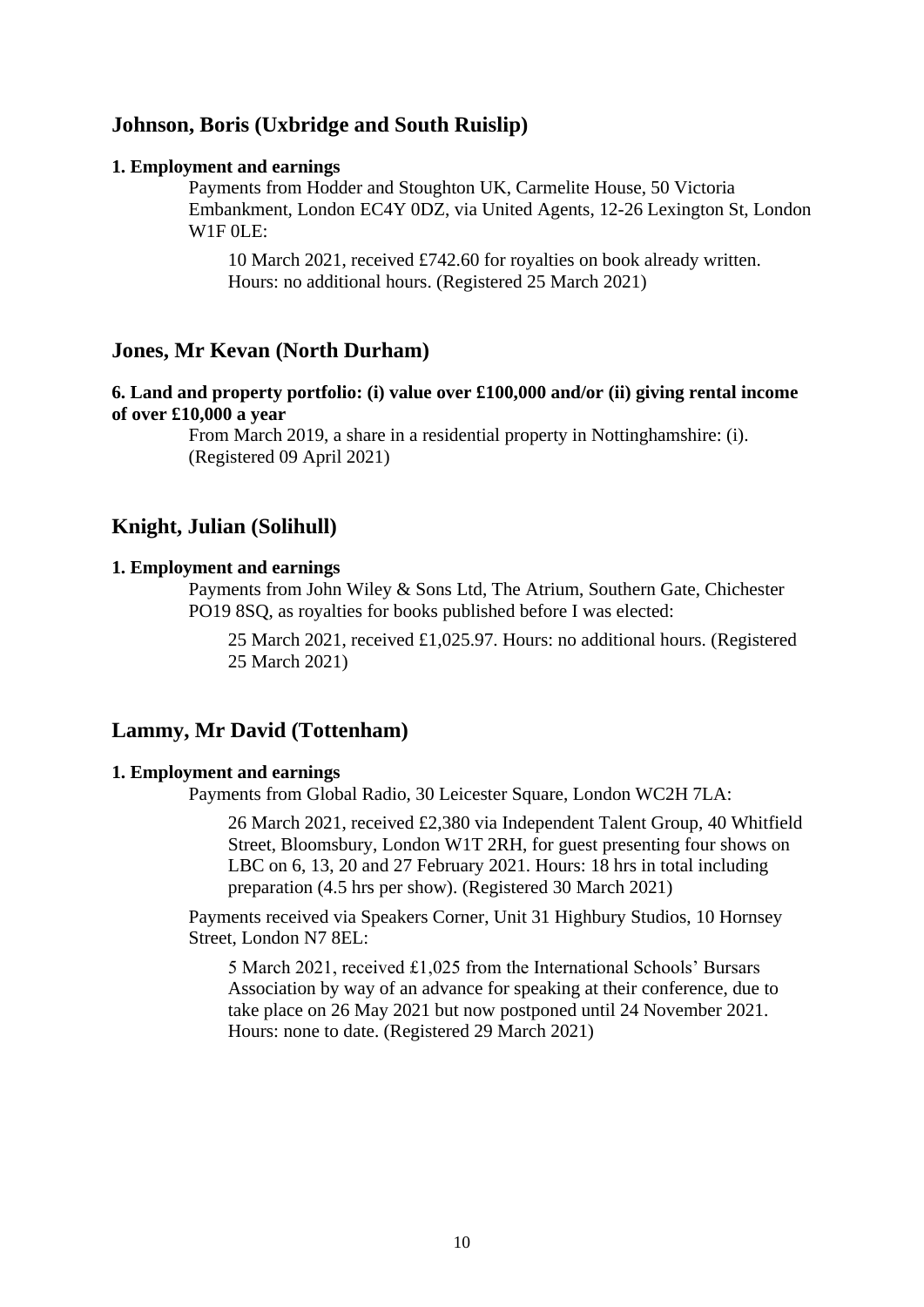## **Latham, Mrs Pauline (Mid Derbyshire)**

#### **8. Miscellaneous**

From 27 November 2020, Trustee of TADCT (The Aortic Dissection Charitable Trust) (unpaid). (Registered 25 March 2021)

From 26 June 2019, unpaid Trustee of the Industry and Parliamentary Trust, an organisation promoting dialogue between Parliament and business. (Registered 29 March 2021)

## **Leigh, Sir Edward (Gainsborough)**

#### **1. Employment and earnings**

Until 5 April 2021, non-executive director of Europe Arab Bank, 15 Moorgate, London EC2R 6AD. From 1 October 2017 I received an annual salary of £74,000, paid monthly, for an expected monthly commitment of 20-30 hrs. (Registered 03 November 2017; updated 08 April 2021)

## **May, Mrs Theresa (Maidenhead)**

#### **1. Employment and earnings**

From 4 December 2019, payments for my speaking engagements speeches are made, via Washington Speakers Bureau, 1663 Prince Street, Alexandria, VA 22314 (a speaking agency) to the Office of Theresa May Limited, of 1 Chamberlain Square, Birmingham B3 3AX. These sums are used to pay employees, maintain my ongoing involvement in public life and support my charitable work. From 1 September 2020 until further notice the Office of Theresa May Ltd pays me £85,000 a year for speaking engagements, with an expected commitment of 24 hours a month. I consulted ACoBA about these arrangements. (Registered 10 January 2020; updated 08 October 2020)

22 April 2020, received approx. £160,370 as advance payment from JP Morgan Chase, 60 Victoria Embankment, London EC4Y 0JP, for two speaking engagements which were cancelled. One was rescheduled and took place on 18 March 2021. The remaining engagement has yet to take place. Hours: 3 hrs to date. (Registered 23 April 2020; updated 19 March 2021)

19 March 2021, received approx. £45,650 for a virtual speaking engagement from Guilford College, 5800 W Friendly Avenue, Greensboro, North Carolina, 27410. Hours: 6 hrs, including preparation. (Registered 23 March 2021)

26 March 2021, received approx. £38,220 for a virtual speaking engagement for the Pension Real Estate Association, 100 Pearl Street, 13th Floor, Hartford, Connecticut 06103. Hours: 4 hrs. (Registered 29 March 2021)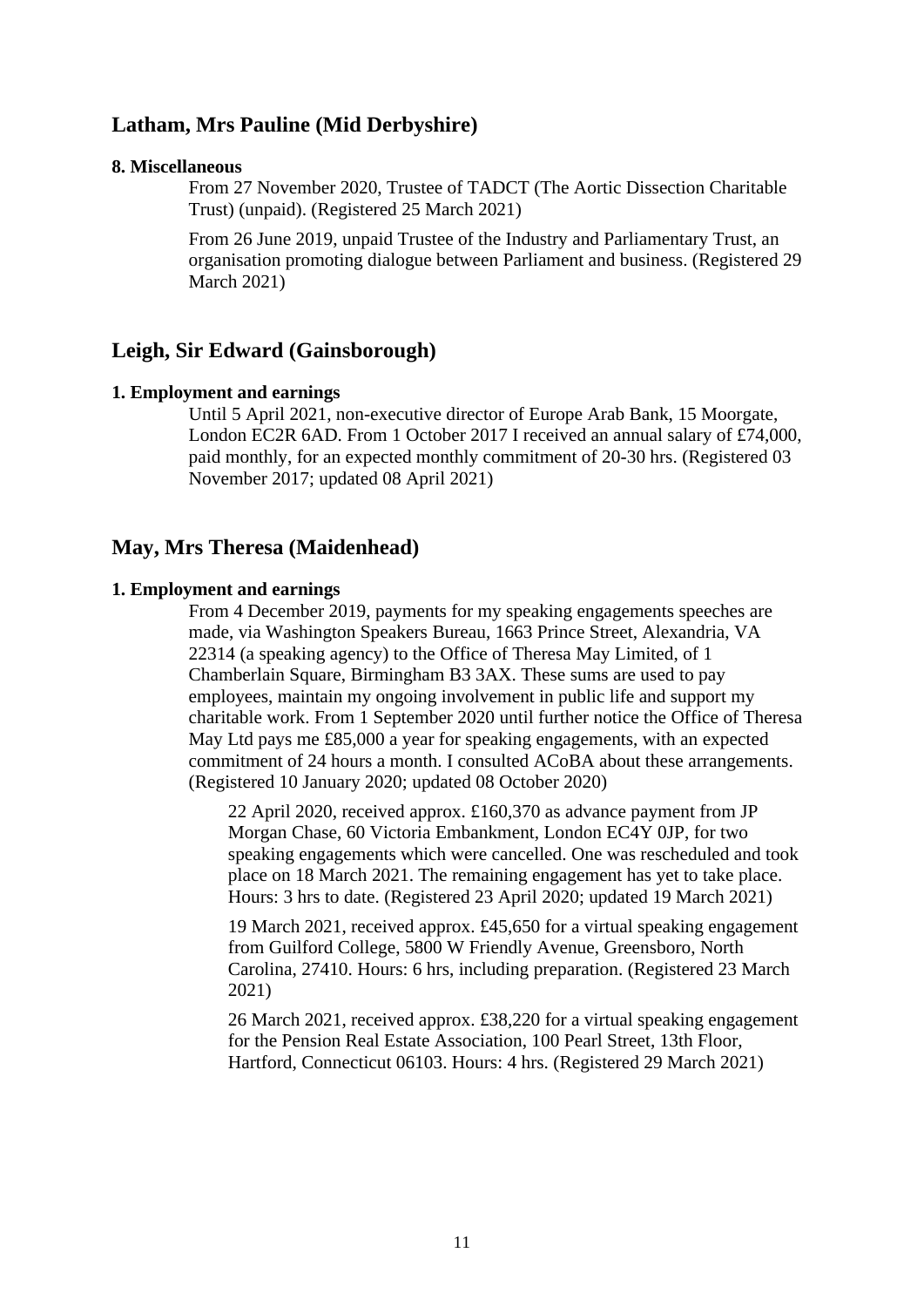## **McVey, Esther (Tatton)**

#### **1. Employment and earnings**

26 February 2021, received £350 from News UK, Kemp House, 160 City Road, London EC1V 2NX, for participating in a TV news debate. Hours: 5 hrs. (Registered 16 March 2021)

## **Moran, Layla (Oxford West and Abingdon)**

**2. (a) Support linked to an MP but received by a local party organisation or indirectly via a central party organisation**

*Name of donor: Hugo Brunner Address of donor: private Amount of donation, or nature and value if donation in kind: £2,400 paid in monthly instalments of £200 between January 2020 and December 2020 Donor status: individual (Registered 25 September 2020; updated 19 March 2021) This is a late Register entry to which the rectification procedure was applied on 19 March 2021. Paragraph 15 of Chapter 4 of the Guide to the Rules applies.*

*Name of donor: Jessica Frankopan Address of donor: private Amount of donation, or nature and value if donation in kind: £2,400 paid in monthly instalments of £200 between January 2020 and December 2020 Donor status: individual (Registered 25 September 2020; updated 19 March 2021) This is a late Register* 

*entry to which the rectification procedure was applied on 19 March 2021. Paragraph 15 of Chapter 4 of the Guide to the Rules applies.*

*Name of donor: Jane MacTaggart Address of donor: private Amount of donation, or nature and value if donation in kind: £1,200 in paid in monthly instalments of £100 between January 2020 and December 2020 Donor status: individual (Registered 25 September 2020; updated 19 March 2021) This is a late Register entry to which the rectification procedure was applied on 19 March 2021.* 

*Paragraph 15 of Chapter 4 of the Guide to the Rules applies.*

Name of donor: Dermot Roaf Address of donor: private Amount of donation, or nature and value if donation in kind: £1,000 Donor status: individual (Registered 26 March 2021)

Name of donor: Jessica Frankopan Address of donor: private Amount of donation, or nature and value if donation in kind: £1,000 Donor status: individual (Registered 26 March 2021)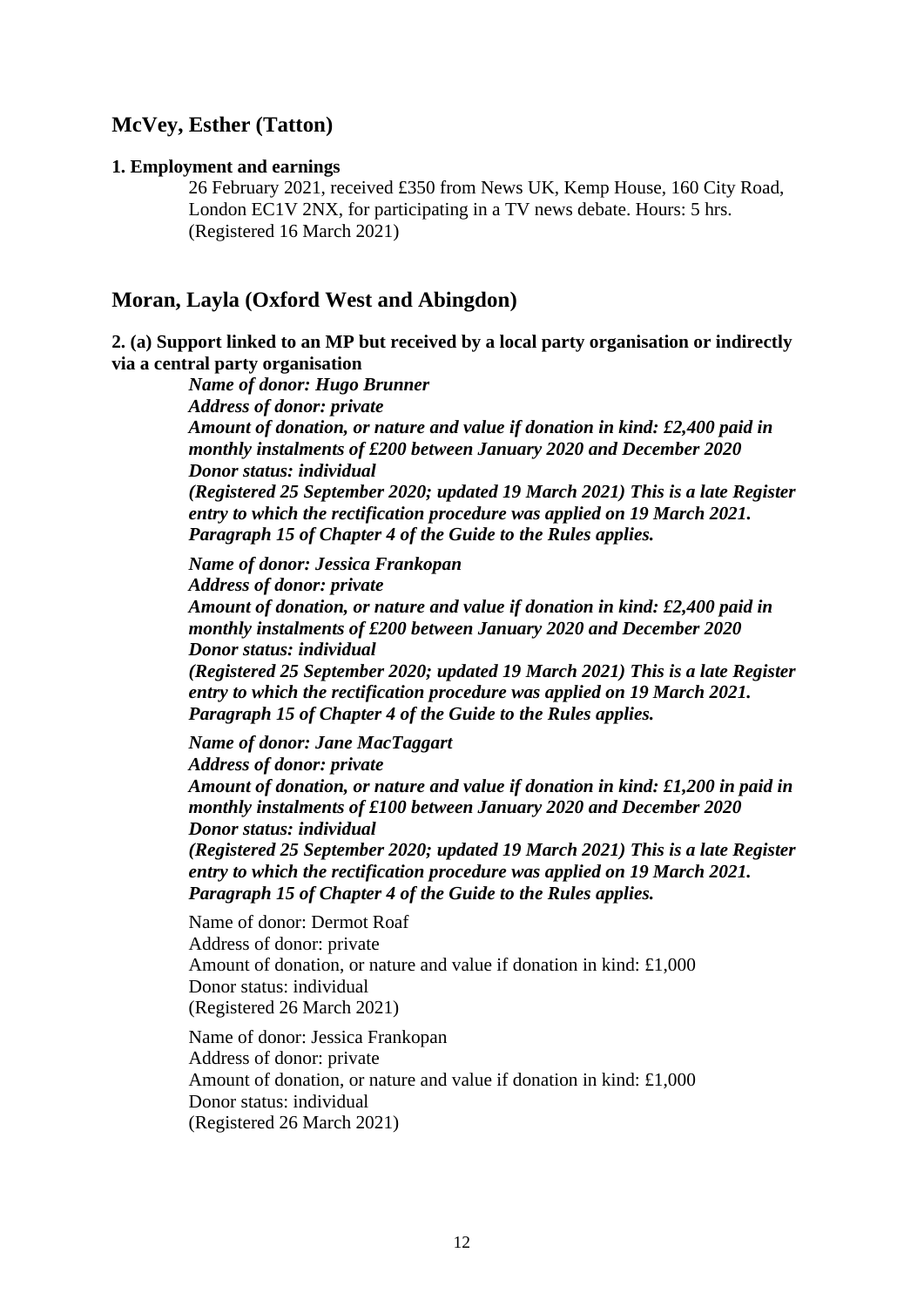## **Morgan, Stephen (Portsmouth South)**

#### **1. Employment and earnings**

Councillor and, until 26 February 2021, Labour Group Leader, Portsmouth City Council, Civic Offices, Guildhall Walk, Portsmouth PO1 2AL. Allowances are given to local voluntary and charitable organisations. (Registered 06 July 2017; updated 16 January 2018 and 03 March 2021)

From 1 April 2019 until 19 September 2020, I received an annual allowance of £14,528. Hours: 25-40 hrs per month (5-10 hrs a week). (Registered 08 October 2019; updated 12 March 2021 and 17 March 2021)

From 20 September 2020 until 1 March 2021, I received an annual allowance of £14,928 (backdated to 1 April 2020). Hours: 25-40 hrs per month (5-10 hrs a week). (Registered 12 March 2021; updated 17 March 2021)

## **O'Brien, Neil (Harborough)**

## **1. Employment and earnings**

25 March 2021, received £375 from Guardian News & Media, Kings Place, 90 York Way, London N1 9GU, for syndication of previous article for the Observer. Hours: no additional hours. (Registered 29 March 2021)

## **Percy, Andrew (Brigg and Goole)**

## **2. (a) Support linked to an MP but received by a local party organisation or indirectly via a central party organisation**

Name of donor: Alexander Temerko Address of donor: private Amount of donation or nature and value if donation in kind: £2,000 Donor status: individual (Registered 24 March 2021)

## **Pritchard, Mark (The Wrekin)**

#### **1. Employment and earnings**

Until 31 March 2021, consultant offering general advice to the Consumer Credit Association (CCA); a client of Mark Pritchard Advisory Ltd. Address: Queens House, Queens Road, Chester CH1 3BQ. From 1 February 2018, I received £1,500 a month for an expected commitment of 8 hours. (Updated 1 July 2015, 01 February 2017, 08 January 2018, 23 December 2019 and 31 March 2021)

## **6. Land and property portfolio: (i) value over £100,000 and/or (ii) giving rental income of over £10,000 a year**

From 31 March 2021, flat in London: (i) and (ii). (Registered 31 March 2021)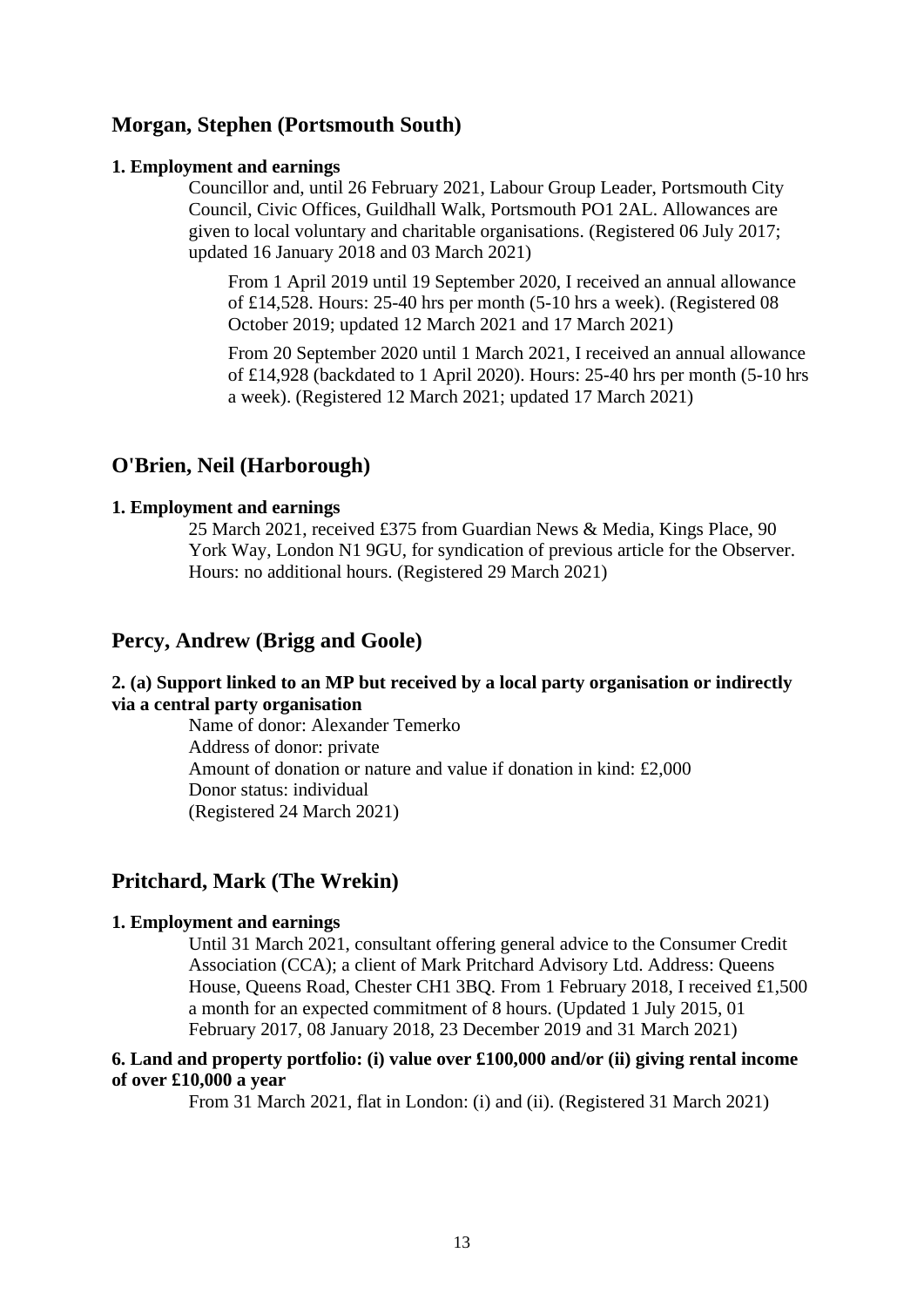## **Redwood, John (Wokingham)**

#### **1. Employment and earnings**

Payments from Bite Sized Books Ltd,77 Kingsway London WC2B 6SR:

26 March 2021, received £439.86 in book royalties. Hours: no additional hours. (Registered 29 March 2021)

## **Reeves, Ellie (Lewisham West and Penge)**

#### **1. Employment and earnings**

Payments from YouGov, 50 Featherstone Street, London EC1Y 8RT, for completing surveys:

Payment of £60 expected for a survey completed on 20 January 2021. Hours: 30 mins. (Registered 22 March 2021)

Payment of £100 expected for a survey completed on 8 February 2021. Hours: 30 mins. (Registered 22 March 2021)

Payment of £140 expected for a survey completed on 10 March 2021. Hours: 45 mins. (Registered 22 March 2021)

Payment of £120 expected for a survey carried out on 23 March 2021. Hours: 30 mins. (Registered 23 March 2021)

## **Reeves, Rachel (Leeds West)**

#### **1. Employment and earnings**

Payments from Bloomsbury Publishing Plc, 50 Bedford Square, London WC1B 3DP, for book royalties:

31 March 2021, received £1,209.46. Hours: no additional hours. (Registered 31 March 2021)

## **Russell, Dean (Watford)**

#### **1. Employment and earnings**

Payments received from EPIFNY Consulting Ltd, a business education provider, of 6 High Street, Wheathamstead AL4 8AA, for consultancy on marketing and training content and for ad-hoc client support:

Payment of £600 expected from Hult Ashridge Executive Education, Ashridge House, Berkhamsted HP4 1NS, for services provided on 12 March 2021. Hours: 6 hrs. (Registered 08 April 2021)

Payment of £100 expected from the Data and Marketing Association Ltd, DMA House, 70 Margaret Street, London W1A 8SS, for services provided on 14 March 2021. Hours: 2 hrs (Registered 08 April 2021)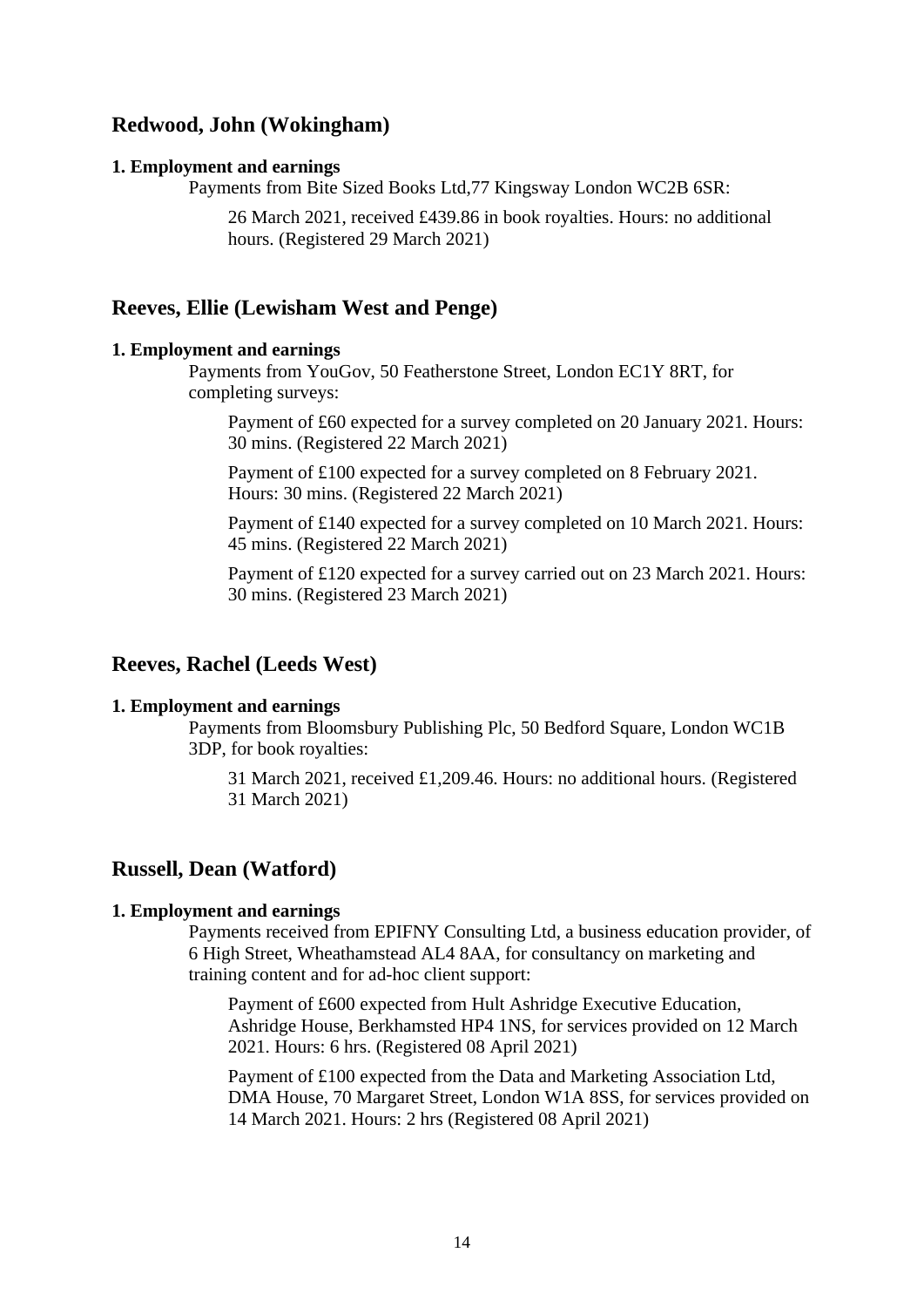## **Smith, Chloe (Norwich North)**

## **2. (a) Support linked to an MP but received by a local party organisation or indirectly via a central party organisation**

Name of donor: Computer Service Centre Address of donor: 19 Meridian Way, Norwich NR7 0TA Amount of donation or nature and value if donation in kind: IT support from April 2021 to March 2022, valued at £15,443.43 (incl VAT) Donor status: company, registration 4517529 (Registered 01 April 2021)

Name of donor: David A Edmonds Address of donor: private Amount of donation or nature and value if donation in kind: £3,000 to be paid over regular instalments of £250 from April 2021 to March 2022 Donor status: individual (Registered 01 April 2021)

Name of donor: Sue Pollok Address of donor: private Amount of donation or nature and value if donation in kind: £3,600 to paid by regular payments of £300 from April 2021 to March 2022 Donor status: individual (Registered 01 April 2021)

## **Smith, Julian (Skipton and Ripon)**

## **1. Employment and earnings**

From 17 March 2021 to 16 March 2022, external adviser to MJM Marine Ltd (marine refurbishment and fitting, property and renewables), of Carnbane Business Park, Newry, Co Down BT35 6QH. I shall receive fees of £60,000 plus VAT a year, paid monthly, for advising on business development. Hours: expected to be 30-40 hrs a year. I consulted ACoBA about this appointment. (Registered 17 March 2021)

## **Spencer, Mark (Sherwood)**

## **2. (a) Support linked to an MP but received by a local party organisation or indirectly via a central party organisation**

Name of donor: Roodsafe Ltd Address of donor: Unit 21, Park Lane Business Centre, Old Basford, NG6 0DU Amount of donation, or nature and value if donation in kind: £10,000 to the Sherwood Parliamentary Conservative Association's Fighting Fund Donor status: company, registration 04119480 (Registered 17 March 2021)